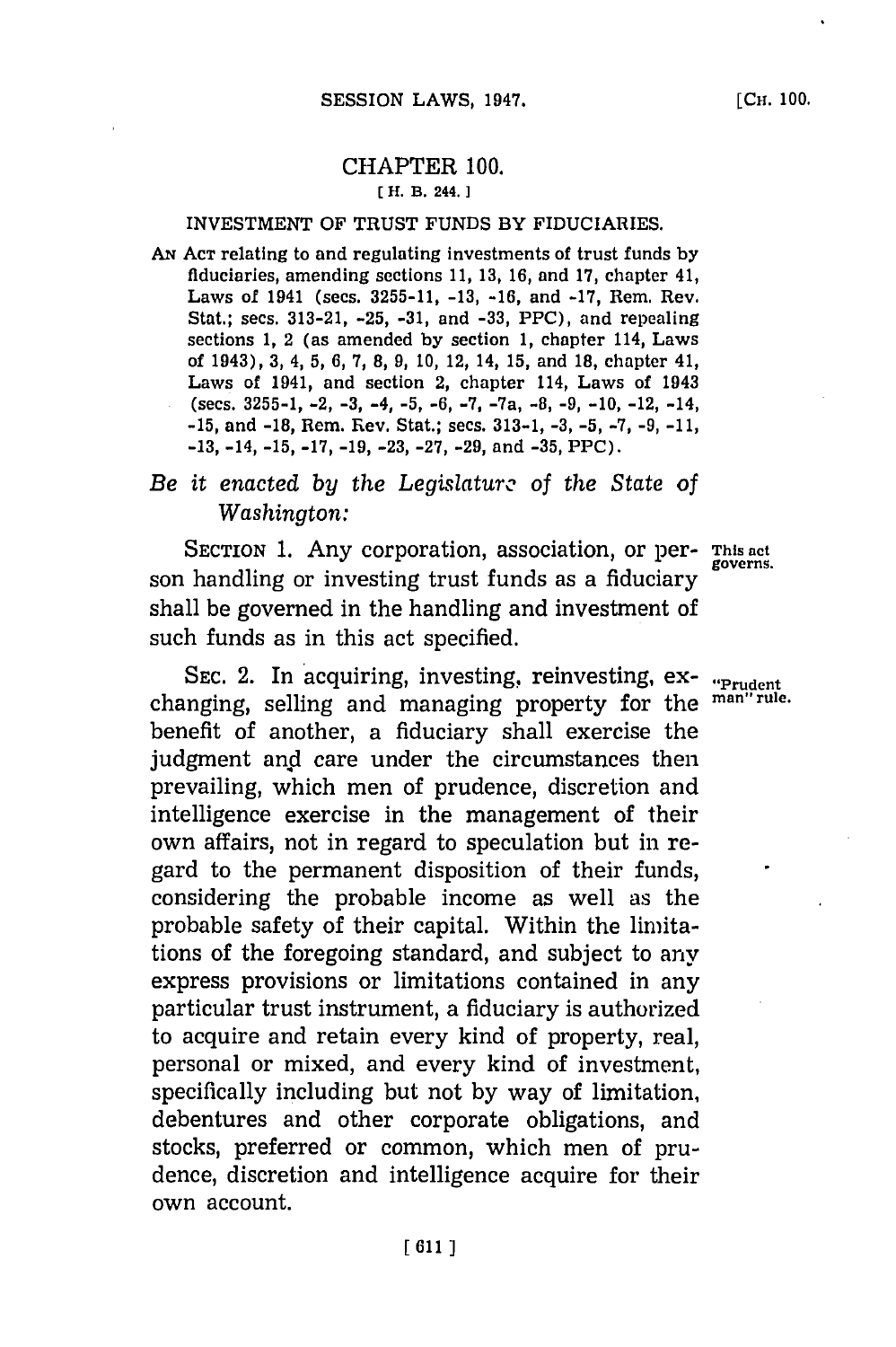### **CH. 00.3SESSION** LAWS, 1947.

**CH. 100.1**

**Insured** SEC. **3. A** corporation doing a trust business may  $S_{\text{accunts}}^{\text{surings}}$  invest trust funds in savings accounts with itself to the extent that such deposits are insured **by** the Federal Deposit insurance Corporation.

**Power of SEC. 4.** Nothing contained in this act shall be allow devi-<br> **construed** as restricting the power of a court of allow devi-<br>ation not construed as restricting the power of a court of<br>restricted. **proper jurisdiction** to pormit a fiduciant to dovinto proper jurisdiction to permit a fiduciary to deviate from the terms of any will, agreement, or other instrument relating to the acquisition, investment, reinvestment, exchange, retention, sale or management of fiduciary property.

**Act governs** SEC. **5.** The provisions of this act shall govern **fiduciaries** already fiduciaries acting under wills, agreements, court orders and other instruments now or hereafter in force.

> SEC. **6.** Section **11,** chapter 41, Laws of 1941 (sec. **3255-11,** Rem. Rev. Stat.; sec. **313-21,** PPC) is amended to read as follows:

**Original** Section **it.** In the absence of express provisions may be heid. to the contrary in the trust instrument, any fiduciary may hold during the life of the trust all securities or other property, real or personal, received into or acquired **by** the trust from any source, excepting such as are purchased **by** the fiduciary in administering the trust, even though such securities or other property are not qualified investments under the provisions of this act: *Provided,* That any investment of trust funds made under this act or any prior act, which was a qualified investment at the time the same was made shall remain a qualified investment.

> **SEC. 7.** Section **13,** chapter 41, Laws of 1941 (sec. **3255-13,** Rem. Rev. Stat.; sec. **313-25,** PPC) is amended to read as follows:

**Investment.** Section **13.** Any fiduciary may invest funds held in trust under an instrument creating such trust, in any manner and/or in any investment and/or in